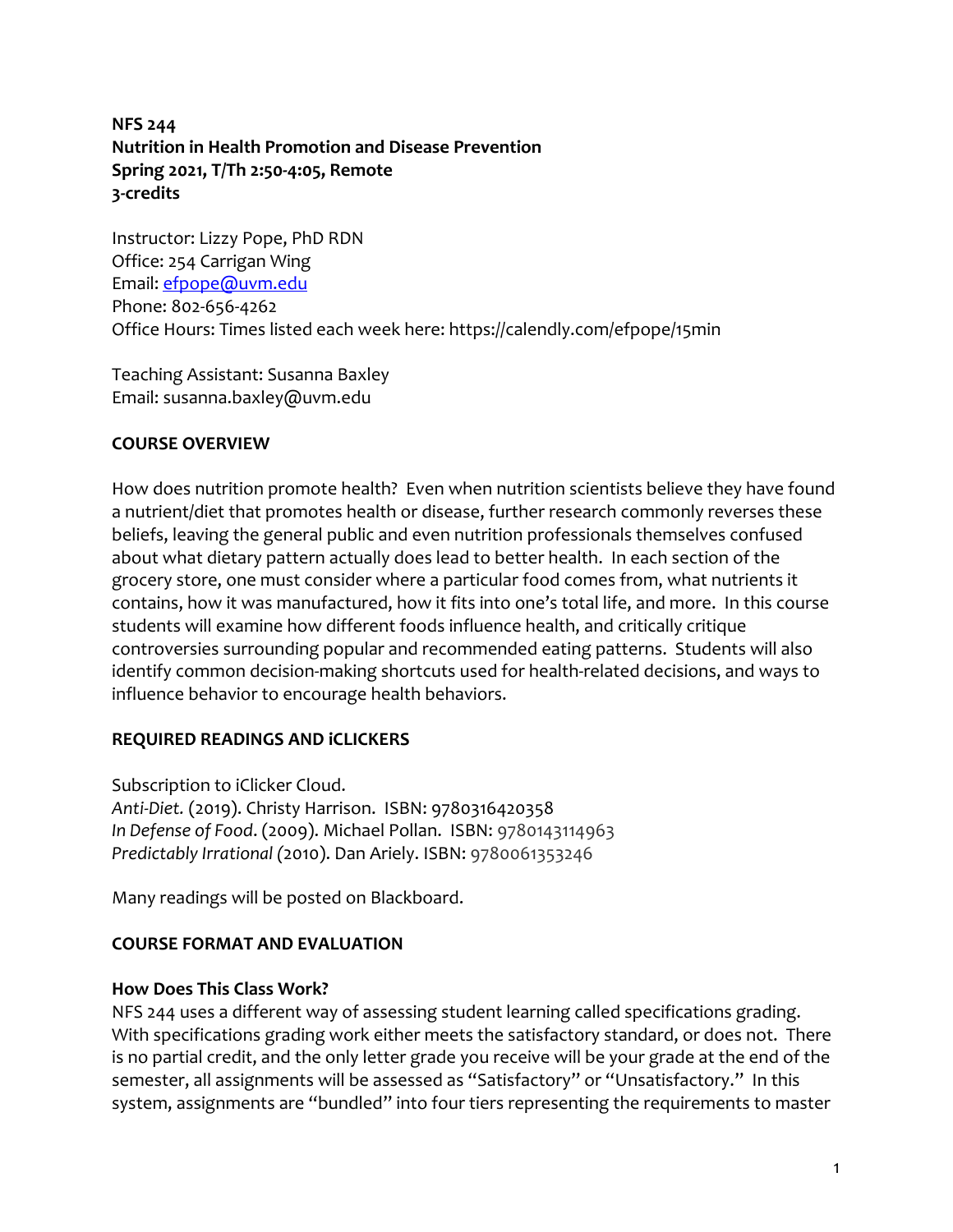a set of learning goals and earn the corresponding letter grade (A, B, C or D). To earn a particular grade, you need to meet ALL the requirements in that grade bundle.

# **Why Specs Grading?**

My primary goal for NFS 244 is to help you learn about dietary choices that will lead to increased health, and ways we can help influence clients' behaviors to promote their individual health. The assignments are designed to determine whether you're meeting the course objectives or not. I'm instituting this grading system because I'm hoping it will increase engagement with the material while decreasing stress over grades. I'll be happy if everyone gets an A, but I'll also be happy if everyone gets the grade they set out to get. Maybe you want to allocate your resources to other classes and get a "C" in this one. That's fine. This structure lets you choose to do that by handing in less work, but the work you do hand in still needs to meet the specific assignment standards. If you want to earn an "A" you will need to engage with the material frequently and produce quality work. In order to be successful in this system you will need to VERY carefully review assignment requirements before handing things in. Let's state that again. Whenever you are completing an assignment in this course you should expect that on Blackboard the criteria needed to reach "satisfactory" are clearly denoted. Meet those.

# **Learning Objectives:**

Those who earn a "D" in the course will have demonstrated the ability to:

- Describe and compare the benefits, drawbacks, and controversies surrounding products from each section of the grocery store.
- Illustrate a decision-making heuristic, and how it can be capitalized on for health promotion.

Those who earn a "C" in the course by illustrating a higher level of understanding will have also demonstrated their ability to:

- Formulate a personal evidence-based philosophy on what nutrition for health actually means, and use both that philosophy and scientific evidence to help a client meet their health goals.

Those who earn a "B" in the course by illustrating a higher level of mastery will have also demonstrated their ability to:

- Summarize and critically interpret scientific and lay-press readings on contemporary nutrition.
- Answer people's random questions about "what's healthy," and be able to explain why the latest fad diet is problematic.

Those who earn an "A" in the course by illustrating the highest level of mastery will have also demonstrated the ability to:

- Creatively communicate nutrition and health messages to a broad audience in multiple formats.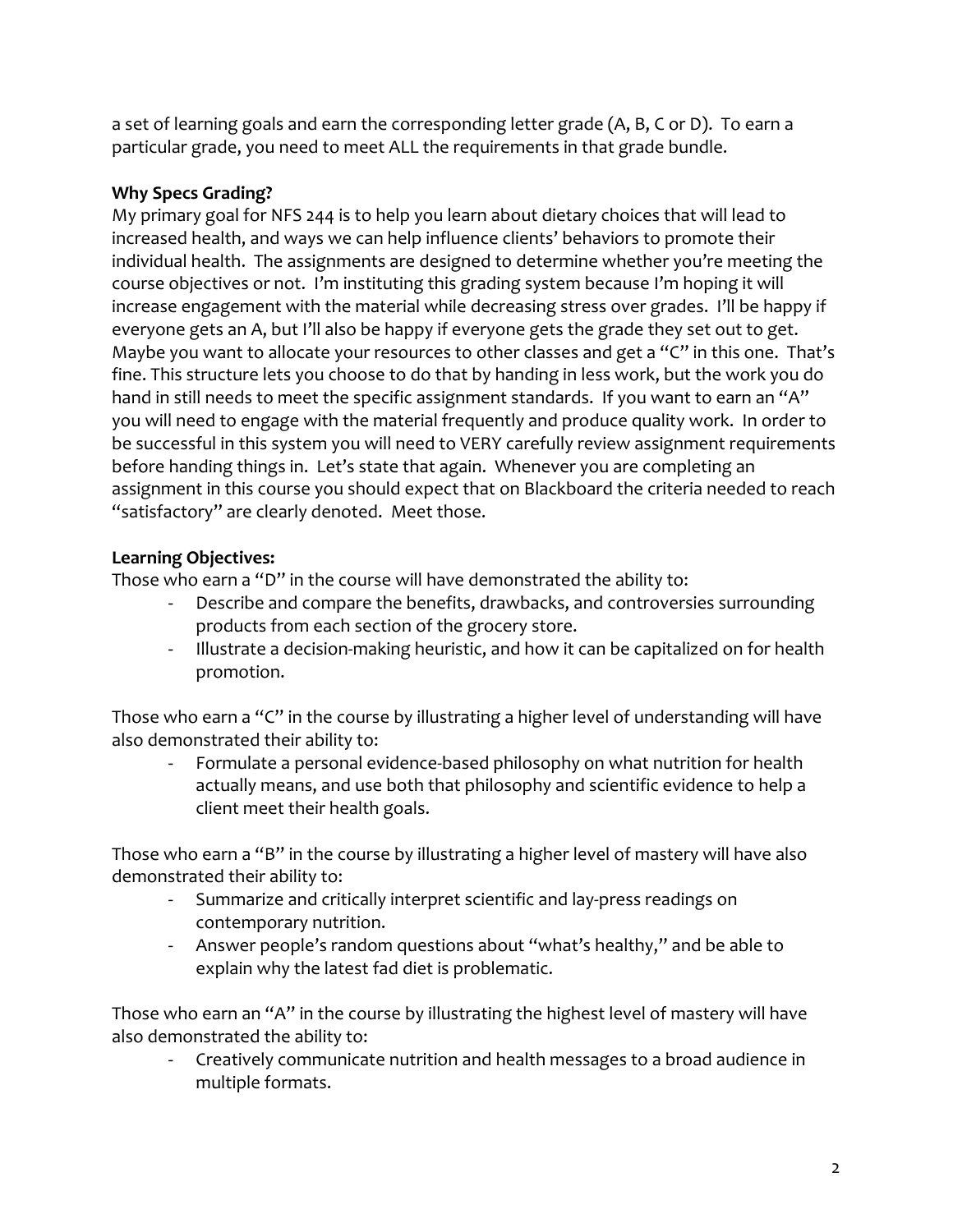Accreditation Council for Education in Nutrition and Dietetics (ACEND) Student Learning Outcomes that NFS 244 meets:

KRDN 1.1 – Demonstrate how to locate, interpret, evaluate and use professional literature to make ethical, evidence-based practice decisions

# **Grade Bundles:**

Minimum Requirements for an A:

- 1. Attend 25 classes where you are on-time and prepared. This will be measured by: a. Receiving 25 iclicker points
- 2. Accumulate 1000 points on YellowDig This means that you have accumulated 100 YellowDig points each week that points are available (10 weeks)
- 3. Complete the Social Media Critique assignment, earning satisfactory
- 4. Complete the "How is this still a thing?" assignment, earning satisfactory
- 5. Complete the Meal Vision Board and Recommendations Summary assignment at satisfactory level including the Recipe Review section of assignment
- 6. Complete "Does Anyone Really Know About Nutrition" Final Project assignment

Minimum Requirements for a B:

- 1. Attend 22 classes where you are on-time and prepared. This will be measured by: a. Receiving 22 iclicker points
- 2. Accumulate 900 YellowDig Points You can skip 1 week of posting/responding
- 3. Complete the "How is this still a thing?" assignment, earning satisfactory
- 4. Complete the Meal Vision Board and Recommendations Summary assignment at satisfactory level, including the Recipe Review section of assignment
- 5. Complete "Does Anyone Really Know About Nutrition" Final Project assignment

Minimum Requirements for a C:

- 1. Attend 18 classes where you are on-time and prepared. This will be measured by: a. Receiving 18 iclicker points
- 2. Accumulate 700 YellowDig Points You can skip 3 weeks of posting/responding
- 3. Complete the Meal Vision Board and Recommendations Summary assignment at satisfactory level.
- 4. Complete "Does Anyone Really Know About Nutrition" Final Project assignment

Minimum Requirements for a D:

- 1. Attend 14 classes where you are on-time and prepared. This will be measured by: a. Receiving 14 iclicker points
- 2. Accumulate 600 YellowDig Points You can skip 4 weeks of posting/responding
- 3. Complete "Does Anyone Really Know About Nutrition" Final Project assignment

# **"Candies" and Flexibility**

Sometimes life happens, and you need to revise an assignment or turn one in late. Every student will be given 3 "candies" this semester. Just like real-world candy, this virtual candy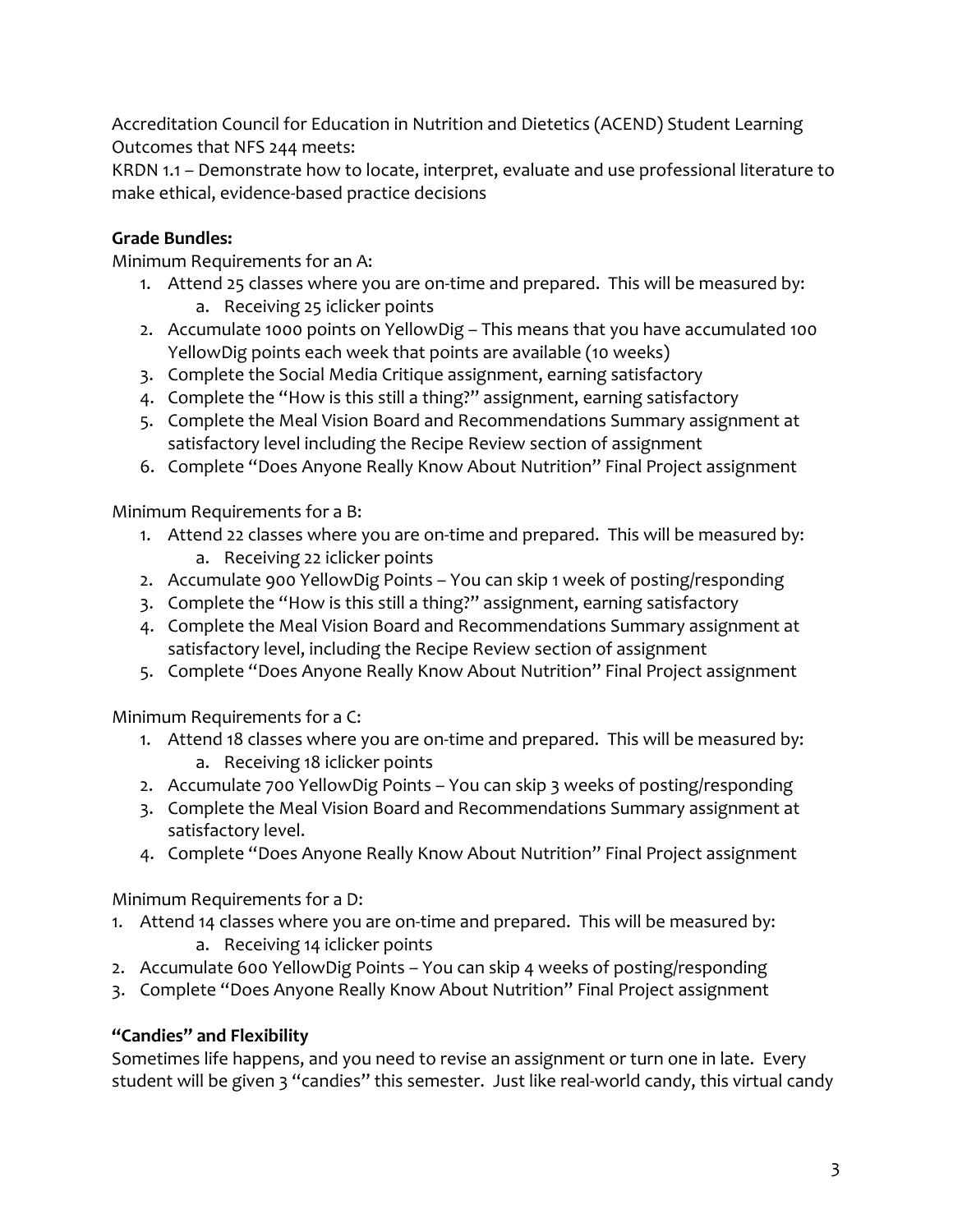is a treat and will help make a subpar situation a bit better if used wisely. You can use candies for the following:

- To revise an assignment that you did not earn "satisfactory" on. Revision must be completed within one week of receiving the original grade.
- To turn in an assignment 2 days late note that this does not apply to YellowDig posts
- Negate a class absence

Throughout the course there may be opportunities to earn additional candies. These opportunities will be announced in class and could include going to a specific talk, participating in a research project, or completing a bonus assignment. DO NOT beg for these opportunities. They are a possibility but are not guaranteed. Do not count on them to earn the grade you want.

# **How do I earn a "+" o r a "-" grade within one grade-level? I.e. how do I earn an A+, B+, C+, A-, B-, C-**

"+" or "-" grades will be awarded when a student's level of achievement falls between bundles. For example, if you have met all the requirements for the "A" bundle, but missed 3 rather than the allowed 2 classes, you would receive an A-. If you met all the requirements for the "B" bundle and did 12 reading responses instead of 11, you would receive a B+. So, if you just exceed, or just fall short of a certain bundle you will be awarded a "+" or "-" grade.

Please note that grades of A+ will only be awarded based upon exemplary performance in the class including excellent assignments along with engaging participation throughout the course.

# **Bargaining**

The course is setup so that you need to complete every assignment in a certain grade bundle in order to achieve that grade. If you do not complete every activity in a grade bundle please do not ask for special dispensation to achieve that grade. I will not bargain with you. Again, I WILL NOT BARGAIN WITH YOU. You can use candies to revise an assignment, and falling just short or just past a grade bundle can result in a "+" or "-" grade, but please do not ask me to relax the grading bundles for you, as that is not fair to the work your peers have done.

# **TIPS FOR SUCCESS**

There is a lot of reading in this course. Some weeks, you may not be able to do all the reading and that's ok. You want to do enough of the reading to be informed about the topics we're talking about, and to be able to thoughtfully craft a reading response. For each reading response you need to integrate information from at least two readings. Think of the readings for this course as a curated list of readings I think are relevant to the topic. For some topics you'll be so excited you'll want to read all the readings, and for others you might just read a few.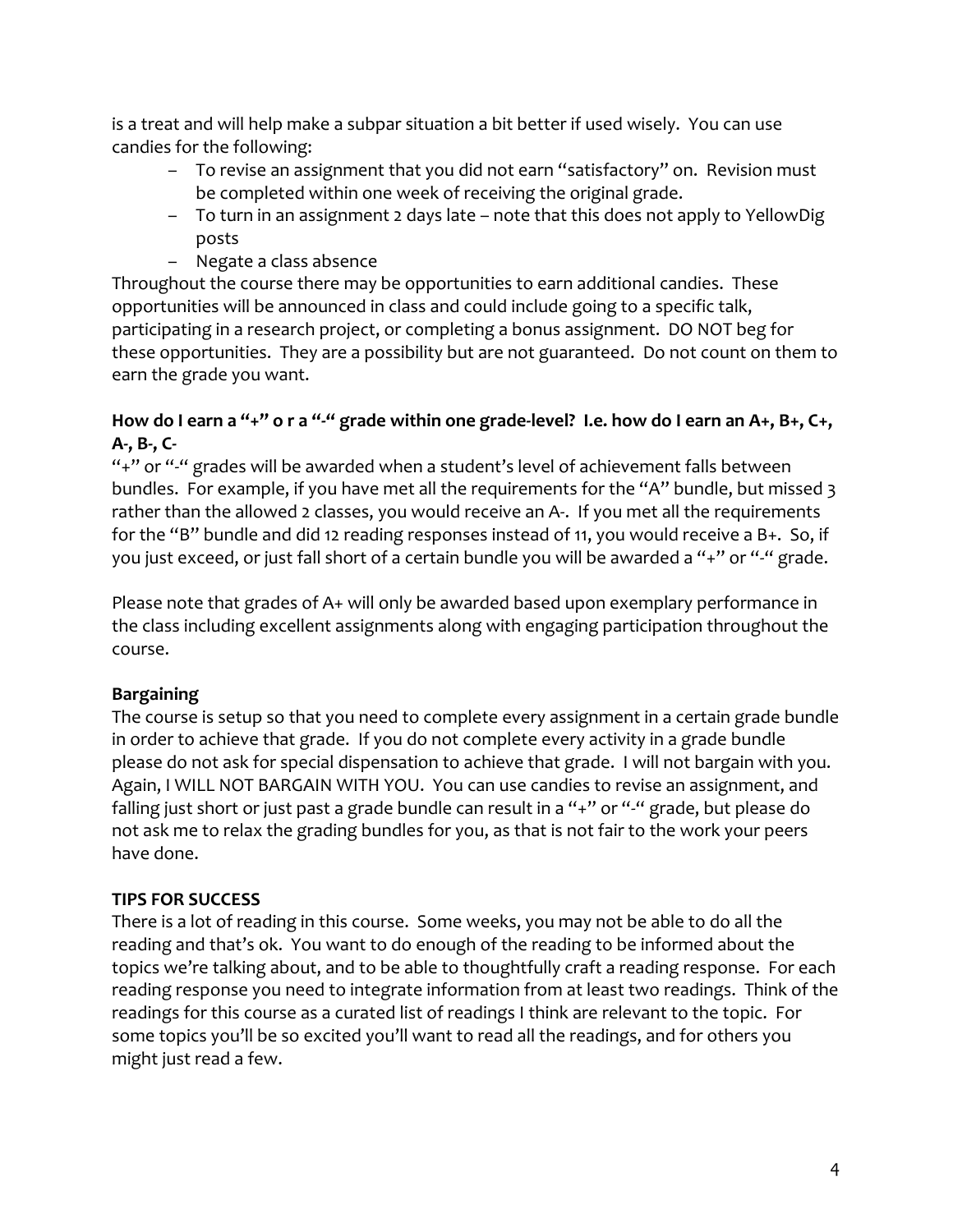The other tip for success is to carefully read the specifications sheet for any assignment you do. You can assess yourself whether you've met the specs or not. It's quite likely that if you think you've met every spec, I will think so too.

#### **ASSIGNMENT OVERVIEW**

**Reading Response Activities on YellowDig–** Each week you will have the chance to earn 100 points on YellowDig for posting about the readings and responding to posts about the readings. To complete your posts you'll be asked to think critically and creatively about the course's readings and reflect on what you learned or what you don't understand about the readings. You can find detailed instructions on Blackboard.

**Social Media Critique** – You will find a social media account on YouTube, Instagram, Facebook, Twitter, or another social media site that is focused on nutrition or diet. You'll then evaluate the post for accuracy and whether following that account would help someone improve their relationship with food or their body. Detailed instructions are posted on Blackboard.

**What's the big deal about . . .?/How Is This Still A Thing?** – Make an infographic or website that delineates the pros and cons of a product or diet that has generated much "buzz." Choose from the list of topics included in the assignment description. Your infographic/website should be based on facts, but also colorful, creative, and attentiongrabbing. Very clear instructions are posted on Blackboard.

**Meal Vision Board and Recommendations Summary** – You will be given a food diary of aspiring Hollywood mega star Rock J West. You will assess Rock's recorded intake and then, based on the information provided about Rock's background and goals, as well as the information you have used to formulate your personal nutrition philosophy, you will need to create an alternative three-day Meal Vision Board for Rock. You will justify the type of Meal Vision Board you create using scientific articles and course readings as appropriate. To earn an "A" or a "B," you will also include a recipe review of a recipe included on your Meal Vision Board. Specifications for "satisfactory" and detailed instructions are on Blackboard.

**Does Anyone Really Know About Nutrition?** – In order to really help people develop healthier relationships with food and their bodies, we need to know what nutrition information they actually know, what information they *think* they know, and what information they know nothing about. This assignment will give you the chance to ask real people what they know about a nutrition topic of interest to you, and then figure out a way to either reinforce the information people know or address misconceptions using a decisionmaking heuristic.

# **RECORDING CLASS SESSIONS**

Our class sessions may/will be audiovisually recorded for students in the class to refer back to, and for enrolled students who are unable to attend live. These recordings will be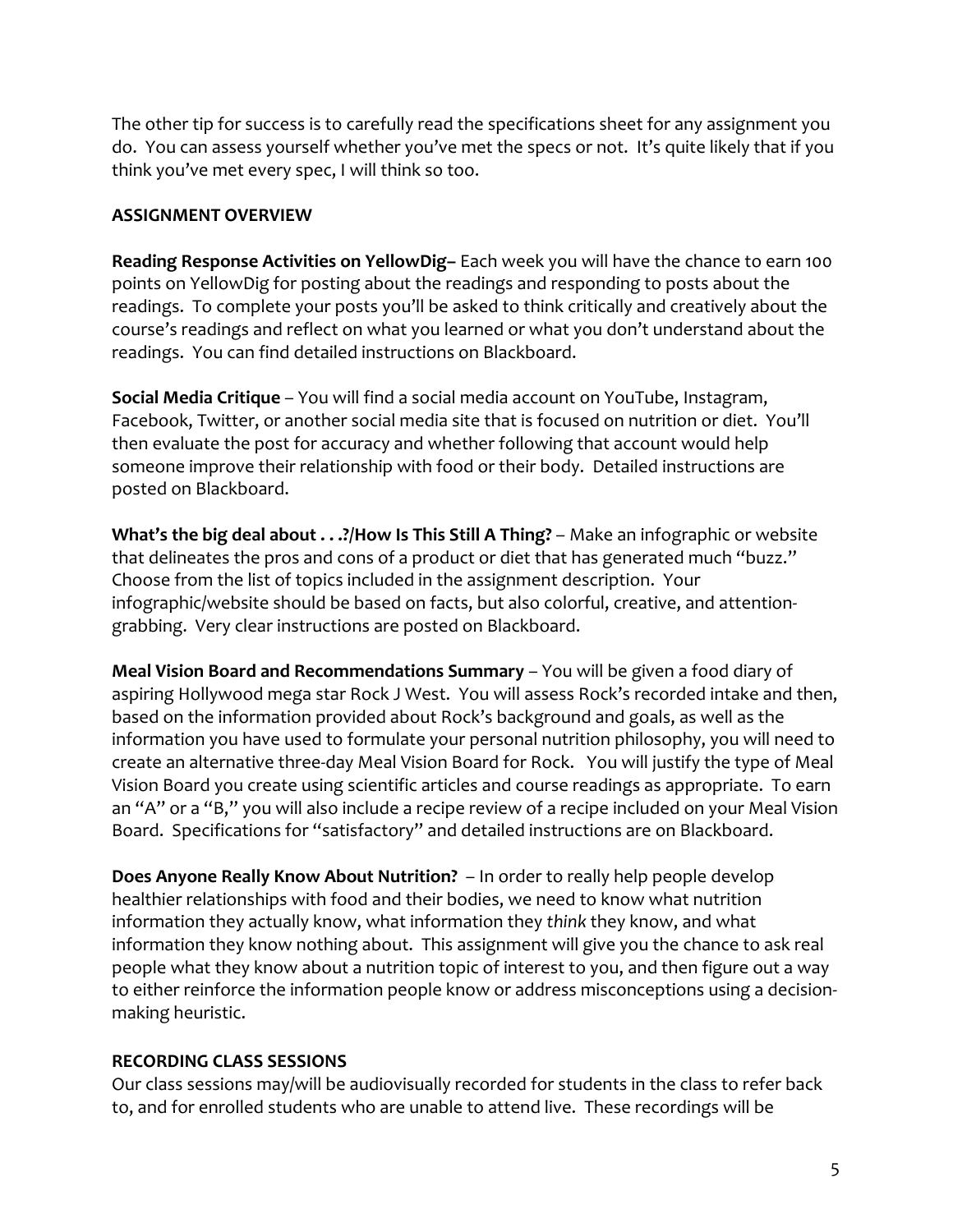available on Blackboard. Students who participate with their camera engaged or utilize a profile image are agreeing to have their video or image recorded. If you are unwilling to consent to have your profile or video image recorded, be sure to keep your camera off and do not use a profile image. Likewise, students who un-mute during class and participate orally are agreeing to have their voices recorded. If you are not willing to consent to have your voice recorded during class, you will need to keep your mute button activated and communicate exclusively using the "chat" feature, which allows students to type questions and comments live. Participation in the chat will not count towards iClicker credit for attendance credit.

### **COURSE EVALUATION**

All students are expected to complete an evaluation of the course at its conclusion. The evaluations will be anonymous and confidential, and the information gained, including constructive criticisms, will be used to improve the course.

### **LATE POLICY**

If an assignment cannot be submitted on Blackboard, it is due by the beginning of class on the date specified. If an assignment can be submitted via Blackboard, it is due by midnight on the specified due date. No late assignments will be accepted. You can use a candy to extend a Reading Response due date by 72 hours.

#### **COMMUNICATION**

I want to facilitate your success in the course and will be happy to meet with you during office hours, or schedule an appointment as needed. **If you want to set up an appointment with me please email me three possible times you can meet.** Also, I do not generally answer emails during the evenings or weekends (work-life balance is important for health!), but I do promise to do my absolute best to get back to you within 1 working day.

# **ACADEMIC INTEGRITY**

UVM has an Academic Integrity policy that should be adhered to during this course. You can find a copy of the policy here: http://www.uvm.edu/policies/student/acadintegrity.pdf.

# **RELIGIOUS HOLIDAYS**

Students have the right to practice the religion of their choice. Each semester students should submit, in writing to their instructors, but the end of the second full week of class, their documented religious holiday schedule for the semester. Faculty must permit students who miss work for the purpose of religious observance to make up this work.

# **DISABILITY ACCOMMODATIONS**

Students requiring special assistance due to a disability are asked to contact the instructor during the first week of classes so that reasonable accommodation for the disability can be determined and arranged. Disability documentation, testing, and accommodations are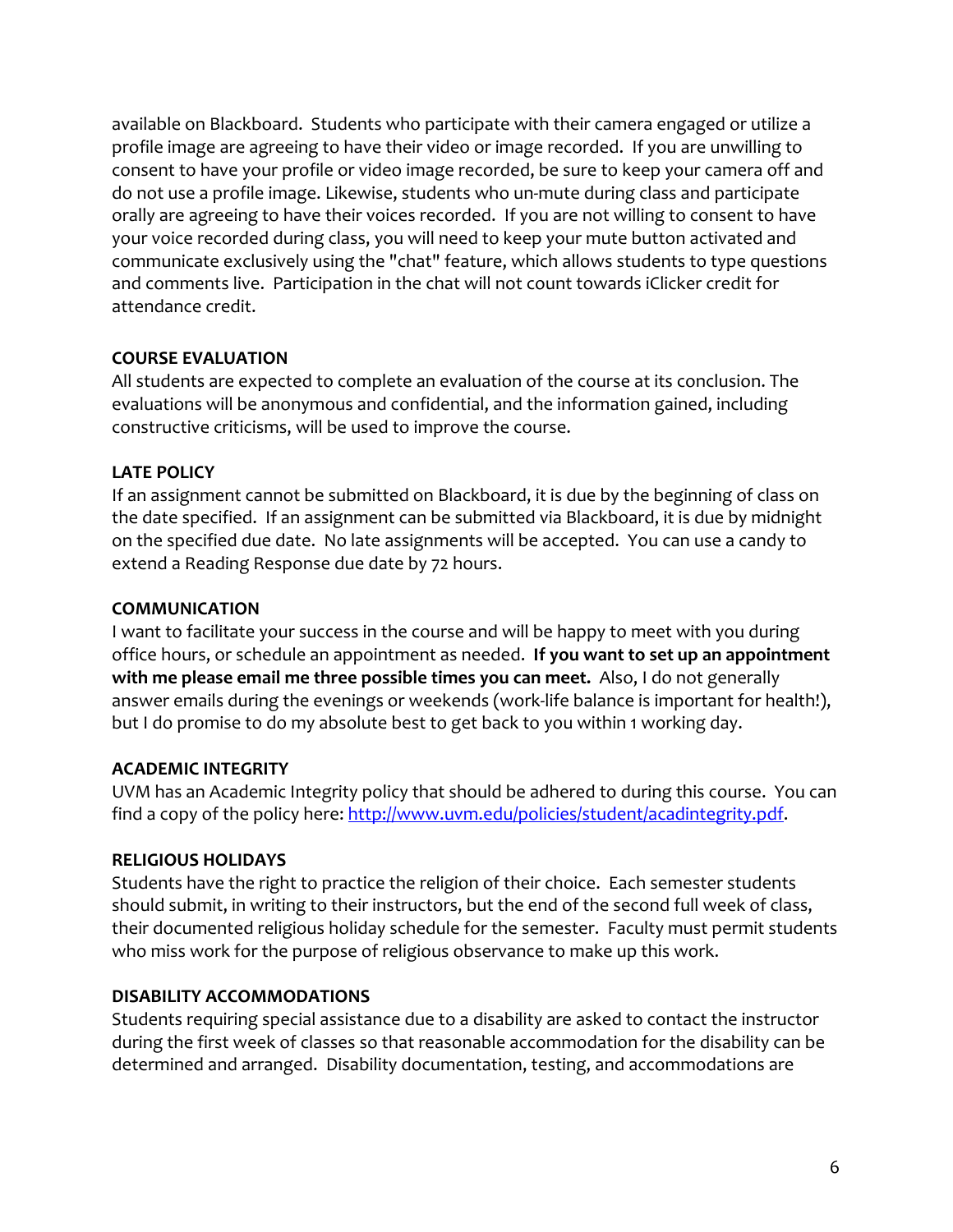coordinated through the Student Accessibility Services office on campus: http://www.uvm.edu/~access/.

#### **ACADEMIC-ATHLETIC CONFLICTS**

Student athletes need to notify me of any classes they may miss due to documented athletic conflicts by the end of the second week of the semester. We will then work on a plan to allow the student-athlete to make-up any work they miss because of an athletic conflict.

### **PROMOTING HEALTH & SAFETY**

There are many student support services available to UVM students. You may find the following to be helpful throughout the semester and your time at UVM.

# **UVM Counseling and Psychological Services (CAPS) Office:**

**http://www.uvm.edu/~chwb/psych/**

**UVM Living Well: http://www.uvm.edu/~chwb/psych/?Page=outreach.html**

**UVM Center for Health and Wellbeing: http://www.uvm.edu/~chwb/**

**Student Accessibility Services:** 

**https://www.uvm.edu/academicsuccess/student\_accessibility\_services**

UVM Tutoring Center: https://www.uvm.edu/academicsuccess/tutoring\_center

**UVM Writing Center: http://www.uvm.edu/wid/writingcenter/**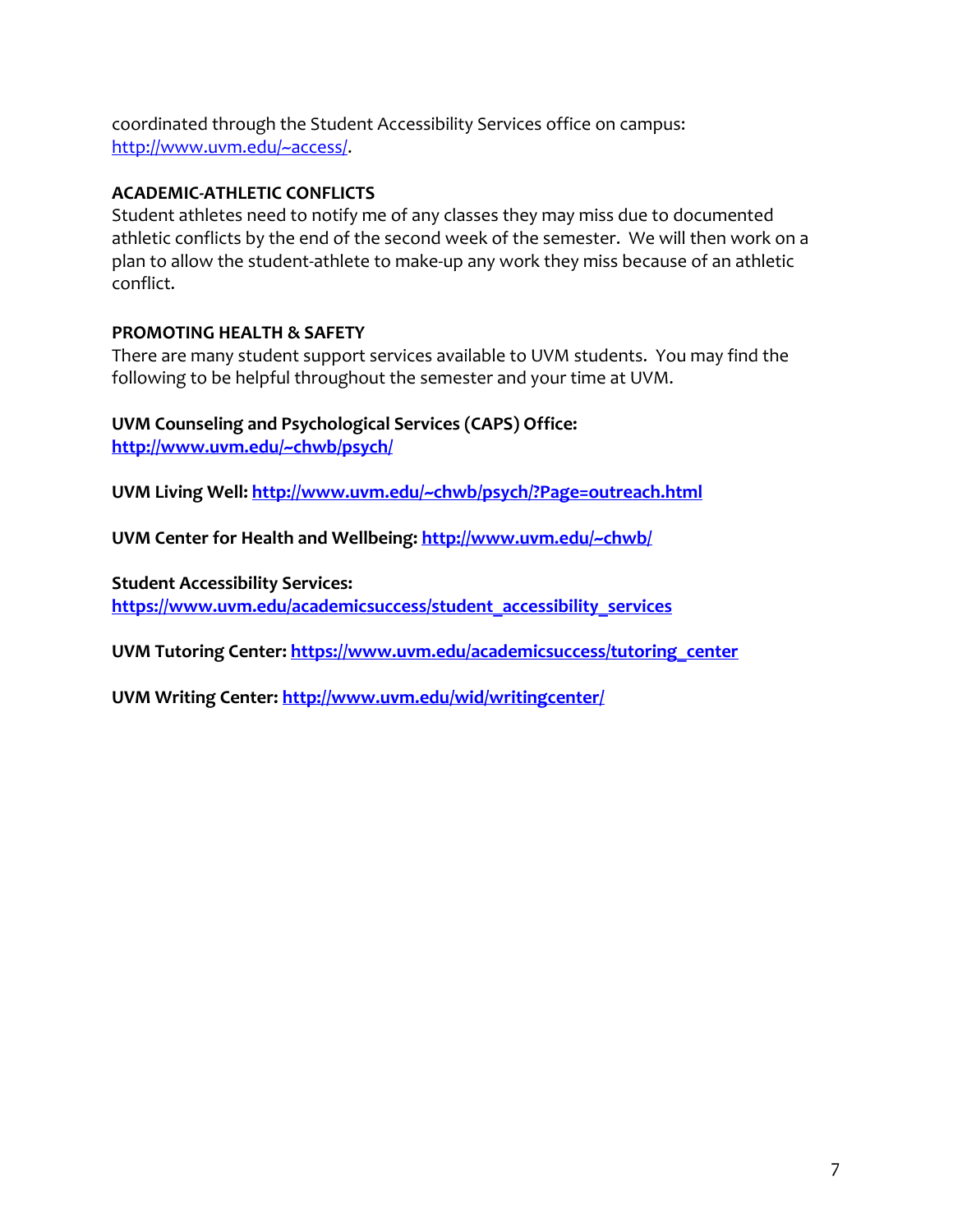# **SCHEDULE**

| <b>Date</b> | <b>Topic</b>            | <b>Reading</b>                                      | <b>Assignments Due</b>                 |
|-------------|-------------------------|-----------------------------------------------------|----------------------------------------|
| Feb         | Course Intro            | The syllabus                                        |                                        |
| 2nd         | <b>What Does</b>        |                                                     |                                        |
|             | Nutrition for           |                                                     |                                        |
|             | <b>Health Promotion</b> |                                                     |                                        |
|             | Look Like To You?       |                                                     |                                        |
|             | The U.S.                |                                                     |                                        |
|             | Government's            |                                                     |                                        |
|             | Guidelines              |                                                     |                                        |
|             |                         |                                                     |                                        |
| Feb         | <b>Finish Course</b>    | Rosenbloom, 2018 -<br>-                             |                                        |
| 4th         | Intro and Review        | "These Skeptics are                                 |                                        |
|             | Procedures for          | Using Science to Fight a                            |                                        |
|             | finding and             | Wave of Bad Nutrition                               |                                        |
|             | Evaluating              | Advice on the Internet"                             |                                        |
|             | Scientific Journal      | Ludwig & Heymsfield,<br>—                           |                                        |
|             | <b>Articles</b>         | 2019, "Why It Is So Hard                            |                                        |
|             |                         | to Figure Out What to                               |                                        |
|             |                         | Eat"                                                |                                        |
|             |                         | Rabin, 2020, "U.S. Diet                             |                                        |
|             |                         | <b>Guidelines Sidestep</b>                          |                                        |
|             |                         | Scientific Advice to Cut                            |                                        |
|             |                         | Sugar and Alcohol"                                  |                                        |
|             |                         | So Ummm, What Should We Eat?                        |                                        |
| Feb         | Nutritionism            | In Defense of Food -<br>$\overline{a}$              |                                        |
| 9th         | Foods vs.               | Part 1                                              |                                        |
|             | <b>Nutrients</b>        | <b>Anti-Diet – Ch. 2, p. 53-</b><br>-               |                                        |
|             |                         | 61                                                  |                                        |
| Feb         | The Wellness Diet       | <b>Anti-Diet – Ch 2, p. 61-82</b><br>$\blacksquare$ | 100 YellowDig Points<br>$\blacksquare$ |
| 11th        | and Diversity,          | Rosenbloom, 2019,                                   |                                        |
|             | Equity, and             | "Where Are the Bok                                  |                                        |
|             | <b>Inclusion Issues</b> | Choy or the Plantains?                              |                                        |
|             | around Nutrition        | Why U.S. Dietitians                                 |                                        |
|             |                         | Should Be More                                      |                                        |
|             |                         | Culturally Aware."                                  |                                        |
|             |                         | Aiken, 2018 - "White<br>$\frac{1}{2}$               |                                        |
|             |                         | People Food' Is Creating                            |                                        |
|             |                         | An Unattainable Picture                             |                                        |
|             |                         | of Health"                                          |                                        |
|             |                         | Krishna, 2020, "Is<br>$\qquad \qquad \blacksquare$  |                                        |
|             |                         | American Dietetics a                                |                                        |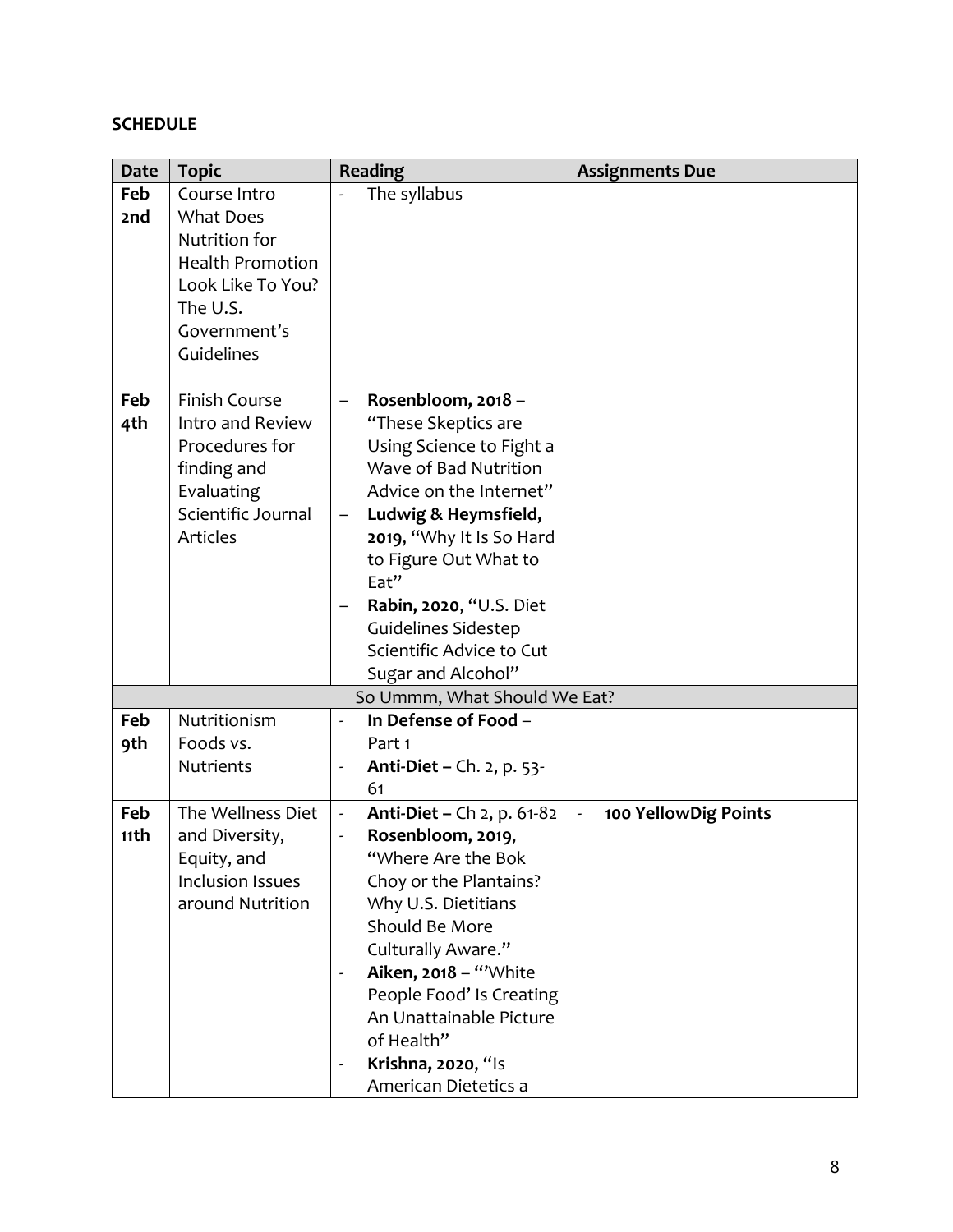|      |                   | White-Bread World?                                     |                                                    |
|------|-------------------|--------------------------------------------------------|----------------------------------------------------|
|      |                   | <b>These Dietitians Think</b>                          |                                                    |
|      |                   | So''                                                   |                                                    |
|      |                   | <b>BBC News, 2020, "Why</b>                            |                                                    |
|      |                   | <b>Black Americans are</b>                             |                                                    |
|      |                   | More Likely to Be                                      |                                                    |
|      |                   | Vegan"                                                 |                                                    |
| Feb  | Diet Culture, and | Anti-Diet - Ch. 1<br>$\Box$                            |                                                    |
| 16th | "Wellness"        |                                                        |                                                    |
|      |                   | Brodesser-Akner, 2018 -                                |                                                    |
|      |                   | "How Goop's Haters                                     |                                                    |
|      |                   | Made Gwyneth                                           |                                                    |
|      |                   | Paltrow's Company                                      |                                                    |
|      |                   | Worth \$250 Million"                                   |                                                    |
|      |                   | Harrison, 2018 - "What<br>$\qquad \qquad \blacksquare$ |                                                    |
|      |                   | Is Diet Culture?"                                      |                                                    |
|      |                   | Malone & Norwood,<br>$\qquad \qquad \blacksquare$      |                                                    |
|      |                   | 2019, "Gluten Aversion                                 |                                                    |
|      |                   | Is Not Limited to the                                  |                                                    |
|      |                   | Political Left"                                        |                                                    |
|      |                   | Knoll, 2018, "Smash the<br>$\frac{1}{2}$               |                                                    |
|      |                   | Wellness Industry"                                     |                                                    |
|      |                   | Stackpole, 2019, "You                                  |                                                    |
|      |                   | Call It Starvation. I Call                             |                                                    |
|      |                   |                                                        |                                                    |
|      |                   | It Biohacking"                                         |                                                    |
| Feb  | Eating Food in    | In Defense of Food -<br>$\blacksquare$                 | <b>Social Media Critique Due</b><br>$\overline{a}$ |
| 18th | Diet Culture      | Part 3, Ch 1, 2                                        | 100 YellowDig Points                               |
|      |                   | Anti-Diet - Ch. 9                                      |                                                    |
|      |                   | Splitter, 2017 -                                       |                                                    |
|      |                   | "'Processed Food' Gets                                 |                                                    |
|      |                   | an Unfair Bad Rap"                                     |                                                    |
| Feb  | Wheat             | Vega-López et al., 2018,                               |                                                    |
| 23rd |                   | "Relevance of the                                      |                                                    |
|      |                   | Glycemic Index and                                     |                                                    |
|      |                   | Glycemic Load for Body                                 |                                                    |
|      |                   | Weight, Diabetes, and                                  |                                                    |
|      |                   | Cardiovascular Disease"                                |                                                    |
|      |                   |                                                        |                                                    |
|      |                   | Brouns et al., 2013,<br>"Does wheat make us            |                                                    |
|      |                   | fat and sick?"                                         |                                                    |
|      |                   | Specter, M., 2014,<br>$\overline{\phantom{a}}$         |                                                    |
|      |                   | "Against the Grain"                                    |                                                    |
| Feb  | Sugar             | Kim et al., 2020 -<br>$\overline{\phantom{0}}$         | 100 YellowDig Points                               |
| 25th |                   | "Consumer                                              |                                                    |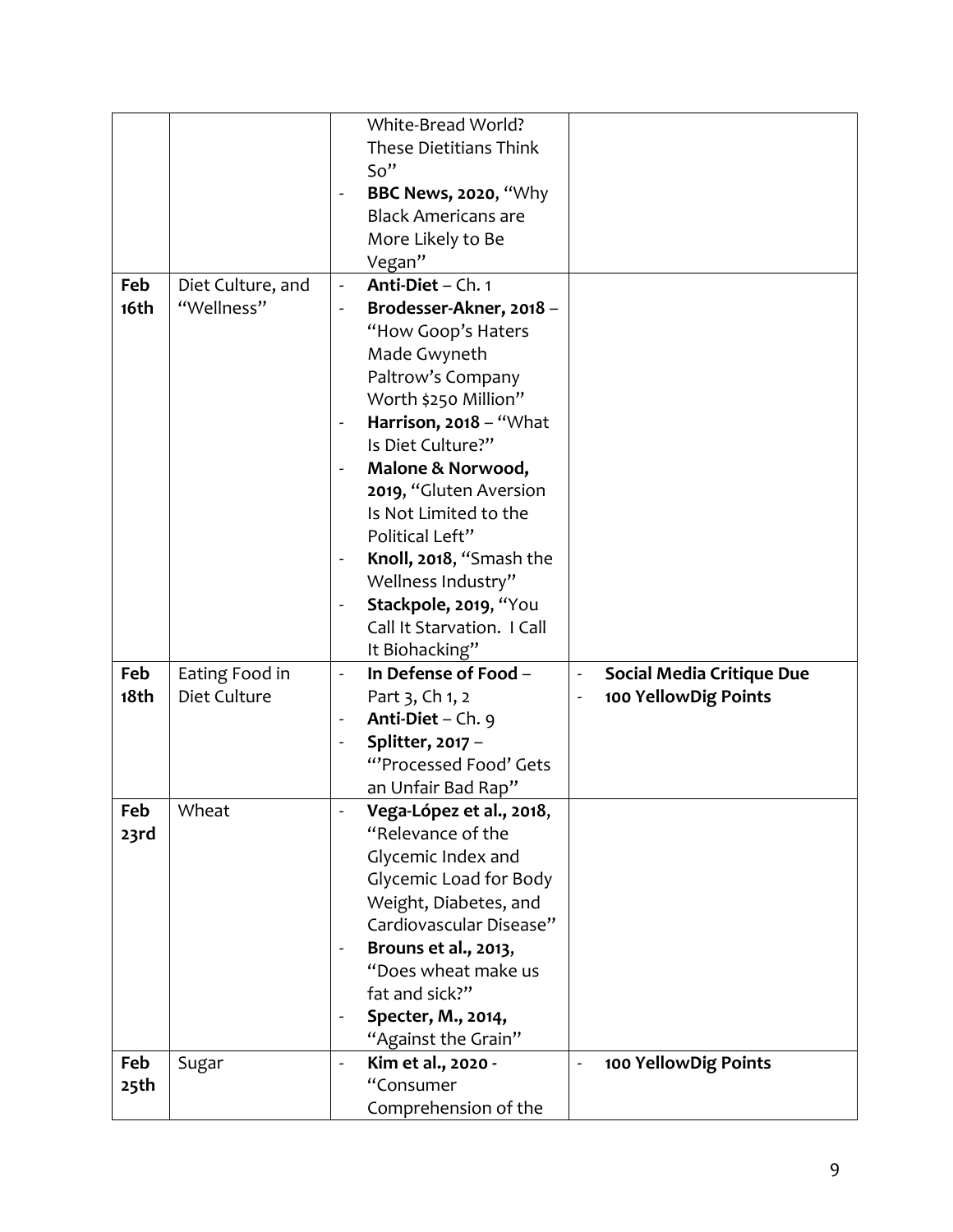|            |                  | Nutrition Facts Label: A<br>Comparison of the<br>Original and Updated<br>Labels"<br>Markus et al., 2017,<br>$\qquad \qquad \blacksquare$<br>"Eating Dependence<br>and Weight Gain; No<br>Human Evidence for a<br>"Sugar-Addiction"<br>Model of Overweight"<br>Erickson & Slavin, 2015 -<br>$\overline{\phantom{0}}$<br>"Are Restrictive<br><b>Guidelines for Added</b>                                                                                |                          |
|------------|------------------|-------------------------------------------------------------------------------------------------------------------------------------------------------------------------------------------------------------------------------------------------------------------------------------------------------------------------------------------------------------------------------------------------------------------------------------------------------|--------------------------|
|            |                  | Sugars Science Based?"                                                                                                                                                                                                                                                                                                                                                                                                                                |                          |
| Mar<br>2nd | No Class         |                                                                                                                                                                                                                                                                                                                                                                                                                                                       |                          |
| Mar<br>4th | Fat              | Forouhi et al., 2018,<br>$\overline{\phantom{0}}$<br>"Dietary Fat and<br>Cardiometabolic Health:<br>Evidence, Controversies,<br>and Consensus for<br>Guidance"<br>Brody, 2018 - "Good<br>Fats, Bad Fats"                                                                                                                                                                                                                                              | -No YellowDig this week! |
| Mar<br>9th | <b>Beverages</b> | Brisette, 2019 -<br>$\blacksquare$<br>"Canada's New Dietary<br>Advice is to Avoid Sugar<br>Substitutes. Wil U.S.<br>Follow Suit?"<br>Sylvetsky & Rother,<br>2018 - "Nonnutritive<br>Sweeteners in Weight<br>Management and<br>Chronic Disease: A<br>Review"<br>Achenbach, 2018, "A<br><b>Huge Clinical Trial</b><br>Collapses, and Research<br>on Alcohol Remains<br>Befuddling"<br>Carroll, 2019 - "Five<br>Reasons the Diet Soda<br>Myth Won't Die" |                          |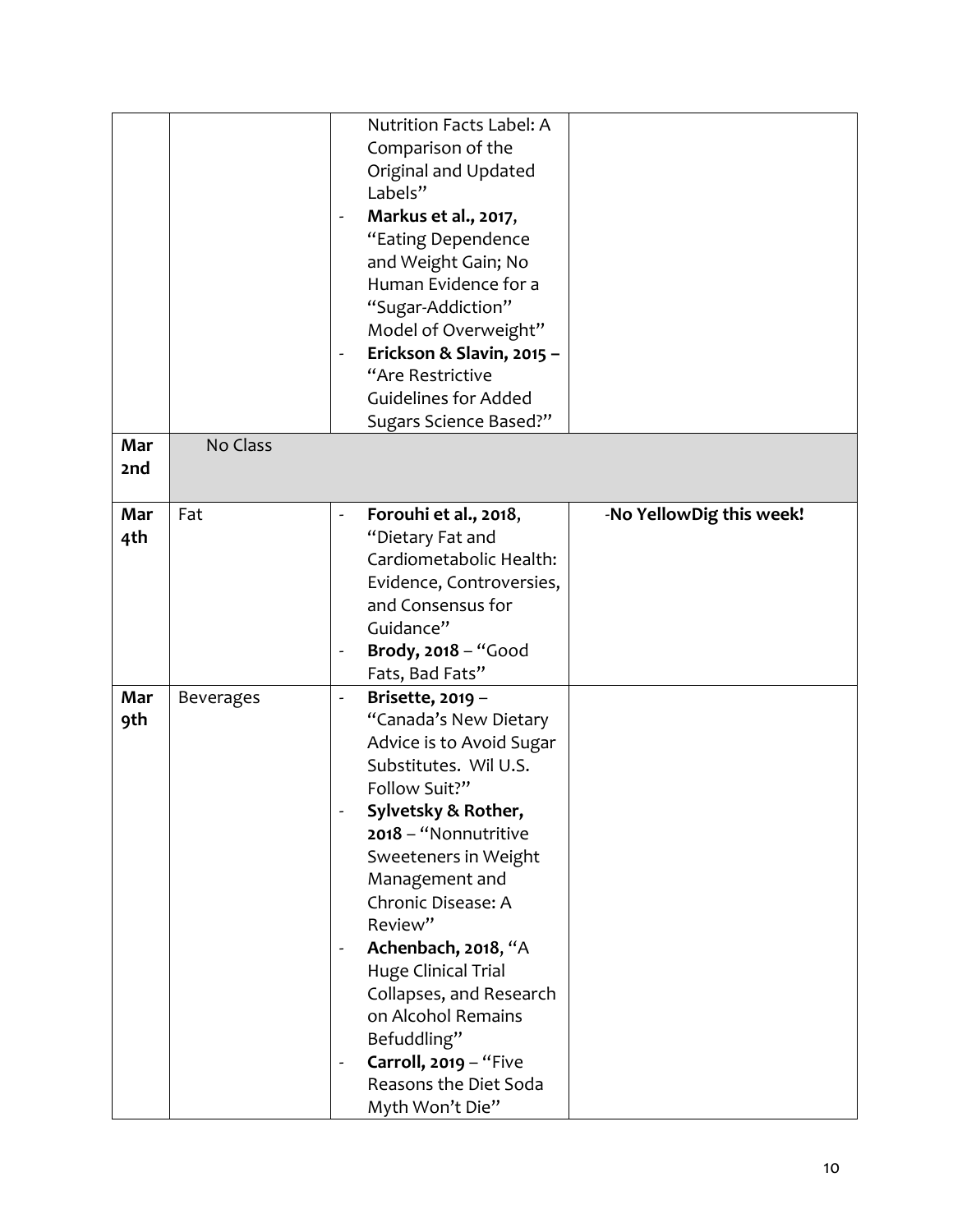| Mar  | Plant-Based       | In Defense of Food -                                  | -100 YellowDig Points      |
|------|-------------------|-------------------------------------------------------|----------------------------|
| 11th | Eating            | Part 3, Ch 3                                          |                            |
|      |                   | Segovia-Siapco &                                      |                            |
|      |                   | Sabaté, 2018 - "Health                                |                            |
|      |                   | and Sustainability                                    |                            |
|      |                   | Outcomes of Vegetarian                                |                            |
|      |                   | Dietary Patterns: A                                   |                            |
|      |                   | Revisit of the EPIC-                                  |                            |
|      |                   | Oxford and the                                        |                            |
|      |                   | Adventist Health Study-                               |                            |
|      |                   | 2 Cohorts"                                            |                            |
|      |                   | Estruch et al., 2018 -                                |                            |
|      |                   | "Primary Prevention of                                |                            |
|      |                   | Cardiovascular Disease                                |                            |
|      |                   | with a Mediterranean                                  |                            |
|      |                   | Diet Supplemented with                                |                            |
|      |                   | Extra-Virgin Olive Oil or                             |                            |
|      |                   | Nuts"                                                 |                            |
|      |                   | Washington Post, "How<br>$\qquad \qquad \blacksquare$ |                            |
|      |                   | "Plant-Based"                                         |                            |
|      |                   | Rebranded Vegan                                       |                            |
|      |                   | Eating for the                                        |                            |
|      |                   | Mainstream"                                           |                            |
|      |                   | <b>OPTIONAL READING -</b>                             |                            |
|      |                   | "Position of the                                      |                            |
|      |                   | Academy of Nutrition                                  |                            |
|      |                   | and Dietetics:                                        |                            |
|      |                   | Vegetarian Diets"                                     |                            |
| Mar  | Produce Section - | Haspel, $2018 -$ "The<br>$\blacksquare$               | <b>What's the Big Deal</b> |
| 16th | What to Choose?   | Truth About Organic                                   | Website/InfographicDue     |
|      | Organic, GMO,     | Produce and Pesticides"                               |                            |
| Mar  | Frozen?           | Bakalar, 2019,<br>$\overline{a}$                      | -100 YellowDig Points      |
| 18th |                   | "Opposed to G.M.O.'s?                                 |                            |
|      |                   | How Much Do You                                       |                            |
|      |                   | Know About Them?"                                     |                            |
|      |                   | Brody, 2018 - "Are<br>$\qquad \qquad \blacksquare$    |                            |
|      |                   | G.M.O. Foods Safe?"                                   |                            |
|      |                   | Brantsaeter et al., 2017,                             |                            |
|      |                   | "Organic Food in the                                  |                            |
|      |                   | Diet: Exposure and                                    |                            |
|      |                   | Health Implications"                                  |                            |
|      |                   | <b>OPTIONAL READING -</b>                             |                            |
|      |                   | Fernbach et al., 2019 -                               |                            |
|      |                   | "Extreme Opponents of                                 |                            |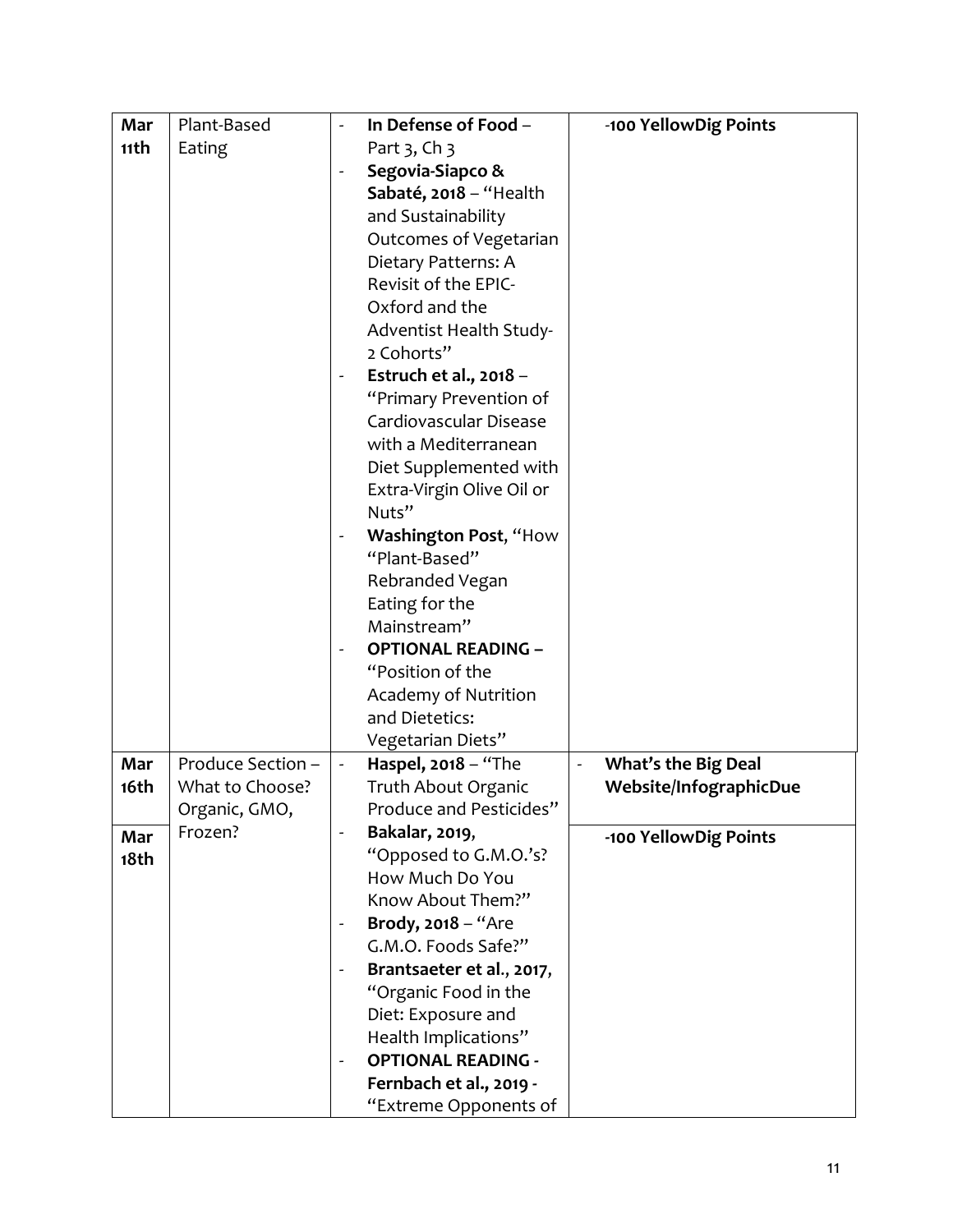|      |                  | <b>Genetically Modified</b>                            |
|------|------------------|--------------------------------------------------------|
|      |                  | Foods Know the Least                                   |
|      |                  | but Think they Know                                    |
|      |                  | the Most"                                              |
| Mar  | Dairy and Dairy  | Linnekin, 2017, "Dairy<br>$\overline{\phantom{a}}$     |
| 23rd | Substitutes      | Farmers Still Have to                                  |
|      |                  | Pay to Help Domino's                                   |
|      |                  | Market This Pizza"                                     |
|      |                  | Rubin, 2018, "Whole-Fat<br>$\blacksquare$              |
|      |                  | or Nonfat Dairy? The                                   |
|      |                  | Debate Continues"                                      |
|      |                  |                                                        |
|      |                  | Clay et al., 2020 -                                    |
|      |                  | "Palatable Disruption:                                 |
|      |                  | The Politics of Plant                                  |
|      |                  | Milk"                                                  |
|      |                  | <b>Guibourg and Briggs,</b><br>$\blacksquare$          |
|      |                  | 2019 - "Climate Change:                                |
|      |                  | Which Vegan Milk is                                    |
|      |                  | Best?"                                                 |
| Mar  | Meat and Fish    | Kolata, 2019 - "Eat Less<br>$\blacksquare$             |
| 25th |                  | 100 YellowDig Points<br>Red Meat, Scientists           |
|      |                  | Said. Now Some Believe                                 |
|      |                  | That Was Bad Advice"                                   |
|      |                  | Carroll, 2019, "Meat's<br>$\qquad \qquad \blacksquare$ |
|      |                  | Bad for You! No, It's                                  |
|      |                  | Not! How Experts See                                   |
|      |                  | Different Things in the                                |
|      |                  | Data"                                                  |
|      |                  | O'Connor, 2014, "Ask<br>$\overline{\phantom{a}}$       |
|      |                  | Well: Wild Fish vs.                                    |
|      |                  | Farmed Fish"                                           |
|      |                  | Rosenbloom, 2016 - A                                   |
|      |                  | User's Guide to Buying                                 |
|      |                  | Seafood                                                |
|      |                  | Clark, 2019, "What Are                                 |
|      |                  | We Supposed to Think                                   |
|      |                  | About Shrimp?"                                         |
| Mar  | Supplements - Do | Szabo, 2018 - "Older<br>$\blacksquare$                 |
| 30th | you need them?   | Americans Are                                          |
|      |                  | "Hooked" on Vitamins'                                  |
|      |                  | Martin, 2019, "Should I<br>$\overline{\phantom{a}}$    |
|      |                  | Take Fish Oil?"                                        |
|      |                  | https://ods.od.nih.gov/H<br>$\blacksquare$             |
|      |                  | ealthInformation/DS W                                  |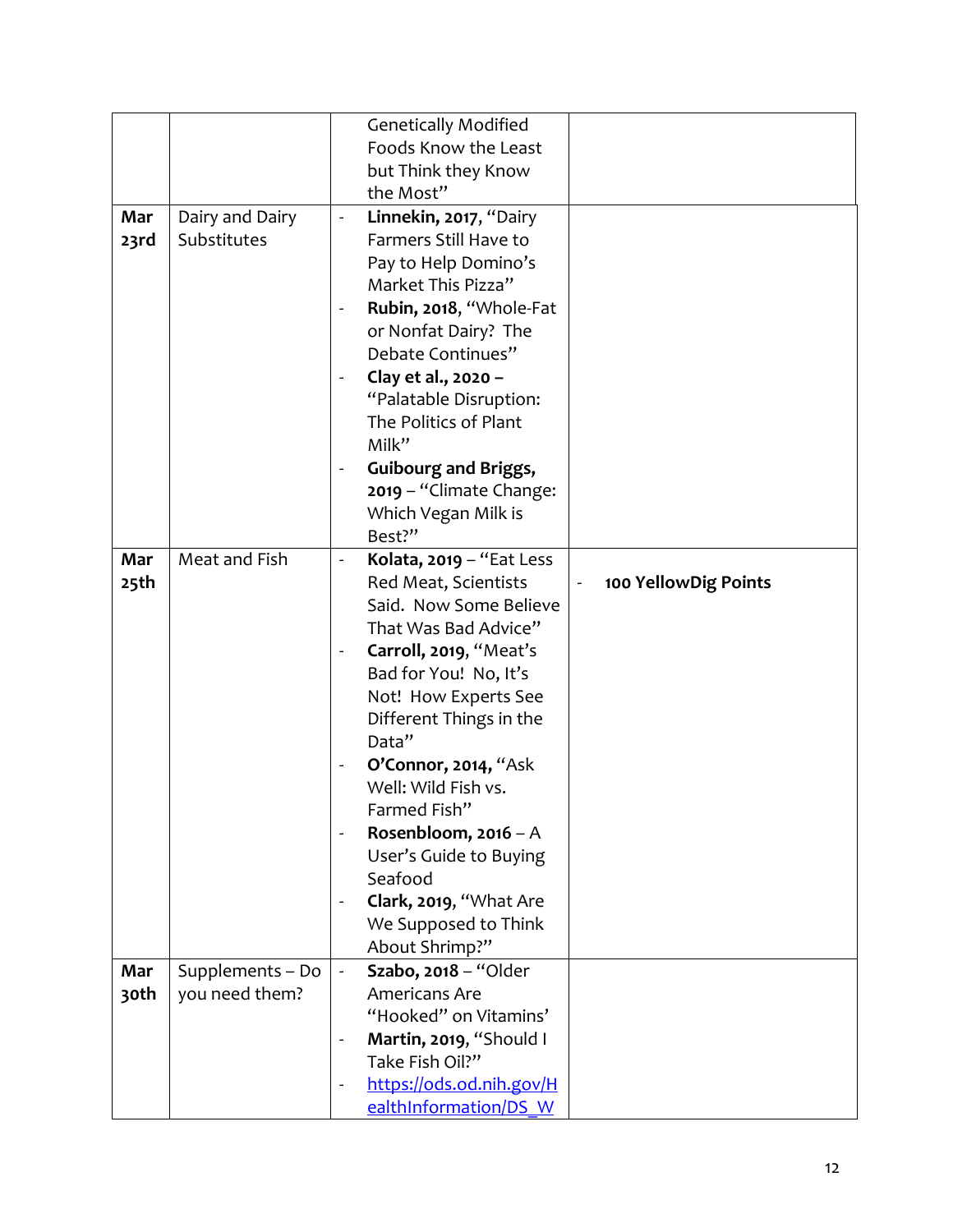|                     |                                 | hatYouNeedToKnow.as<br>p x<br>Peruse the NIH Office of<br>Dietary Supplements to<br>familiarize yourself with<br>what's available:<br>https://ods.od.nih.gov                                                                                                                                                                                                                                                                                                                   |                      |
|---------------------|---------------------------------|--------------------------------------------------------------------------------------------------------------------------------------------------------------------------------------------------------------------------------------------------------------------------------------------------------------------------------------------------------------------------------------------------------------------------------------------------------------------------------|----------------------|
| <b>April</b><br>1st | Consequences of<br>Diet Culture | Anti-Diet, Ch 3-6<br>$\overline{\phantom{a}}$<br>Sole-Smith, 2020, "Are<br>-<br><b>Schools Teaching Kids</b><br>to Diet?"                                                                                                                                                                                                                                                                                                                                                      | 100 YellowDig Points |
| April<br>6th        | Health At Every<br><b>Size</b>  | Anti-Diet, Ch. 10<br>$\blacksquare$<br>Bacon & Aphramor,<br>-<br>2011, "Weight Science:<br>Evaluating the Evidence<br>for a Paradigm Shift"<br>Tylka et al., $2014 -$ "The<br>Weight-Inclusive versus<br>Weight-Normative<br>Approach to Health:<br>Evaluating the Evidence<br>for Prioritizing Well-<br>Being over Weight<br>Loss"<br><b>Food Psych Podcast:</b><br>-<br>https://christyharrison.c<br>om/foodpsych/5/the-<br>truth-about-weight-<br>science-with-fiona-willer |                      |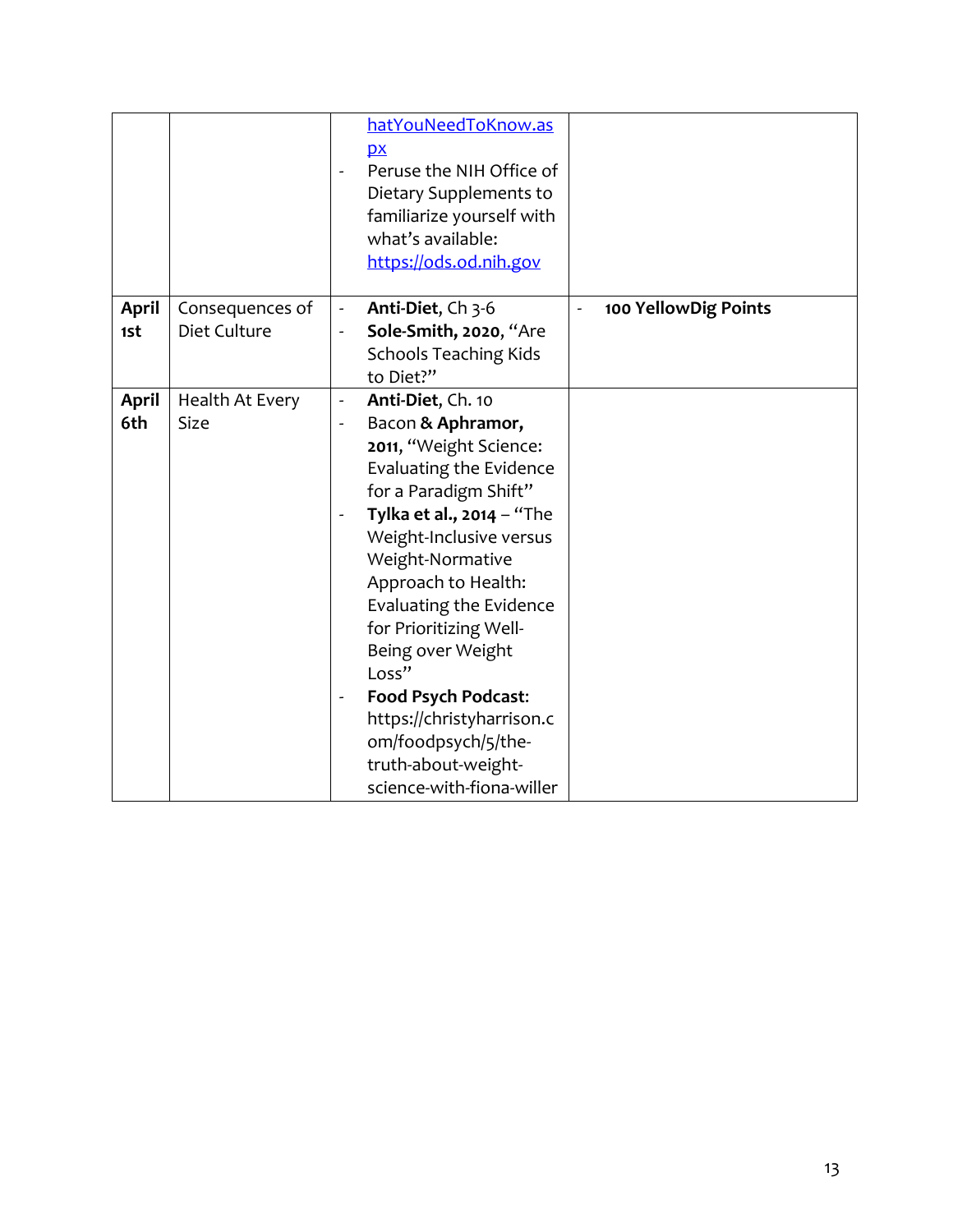| <b>April</b> | <b>Intuitive Eating</b> | $\overline{\phantom{a}}$ | Anti-Diet, Ch. 8           | 100 YellowDig Points |
|--------------|-------------------------|--------------------------|----------------------------|----------------------|
| 8th          |                         | ÷,                       | https://www.intuitiveea    |                      |
|              |                         |                          | ting.org/10-principles-of- |                      |
|              |                         |                          | intuitive-eating/          |                      |
|              |                         |                          | Tribole, 2017 - "Intuitive |                      |
|              |                         |                          | Eating: Research           |                      |
|              |                         |                          | Update"                    |                      |
|              |                         |                          | Washington Post, 2019,     |                      |
|              |                         |                          | "What is Intuitive         |                      |
|              |                         |                          | Eating, and How Do You     |                      |
|              |                         |                          | Do It?"                    |                      |
|              |                         | $\blacksquare$           | Don't Salt My Game         |                      |
|              |                         |                          | Podcast:                   |                      |
|              |                         |                          | http://www.laurathoma      |                      |
|              |                         |                          | sphd.co.uk/podcast/intu    |                      |
|              |                         |                          | itive-eating-101-w-laura-  |                      |
|              |                         |                          | thomas-phd/                |                      |
|              |                         | $\blacksquare$           | Mull, 2019, "The Latest    |                      |
|              |                         |                          | Diet Trend Is Not          |                      |
|              |                         |                          | Dieting"                   |                      |
|              |                         |                          | <b>OPTIONAL PODCAST-</b>   |                      |
|              |                         |                          | This is Laura's interview  |                      |
|              |                         |                          | with the "founder" of      |                      |
|              |                         |                          | Intuitive Eating, Evelyn   |                      |
|              |                         |                          | Tribole:                   |                      |
|              |                         |                          | http://www.laurathoma      |                      |
|              |                         |                          | sphd.co.uk/podcast/insi    |                      |
|              |                         |                          | de-scoop-intuitive-        |                      |
|              |                         |                          | eating-w-evelyn-tribole-   |                      |
|              |                         |                          | co-author-intuitive-       |                      |
|              |                         |                          | eating/                    |                      |
|              |                         |                          |                            |                      |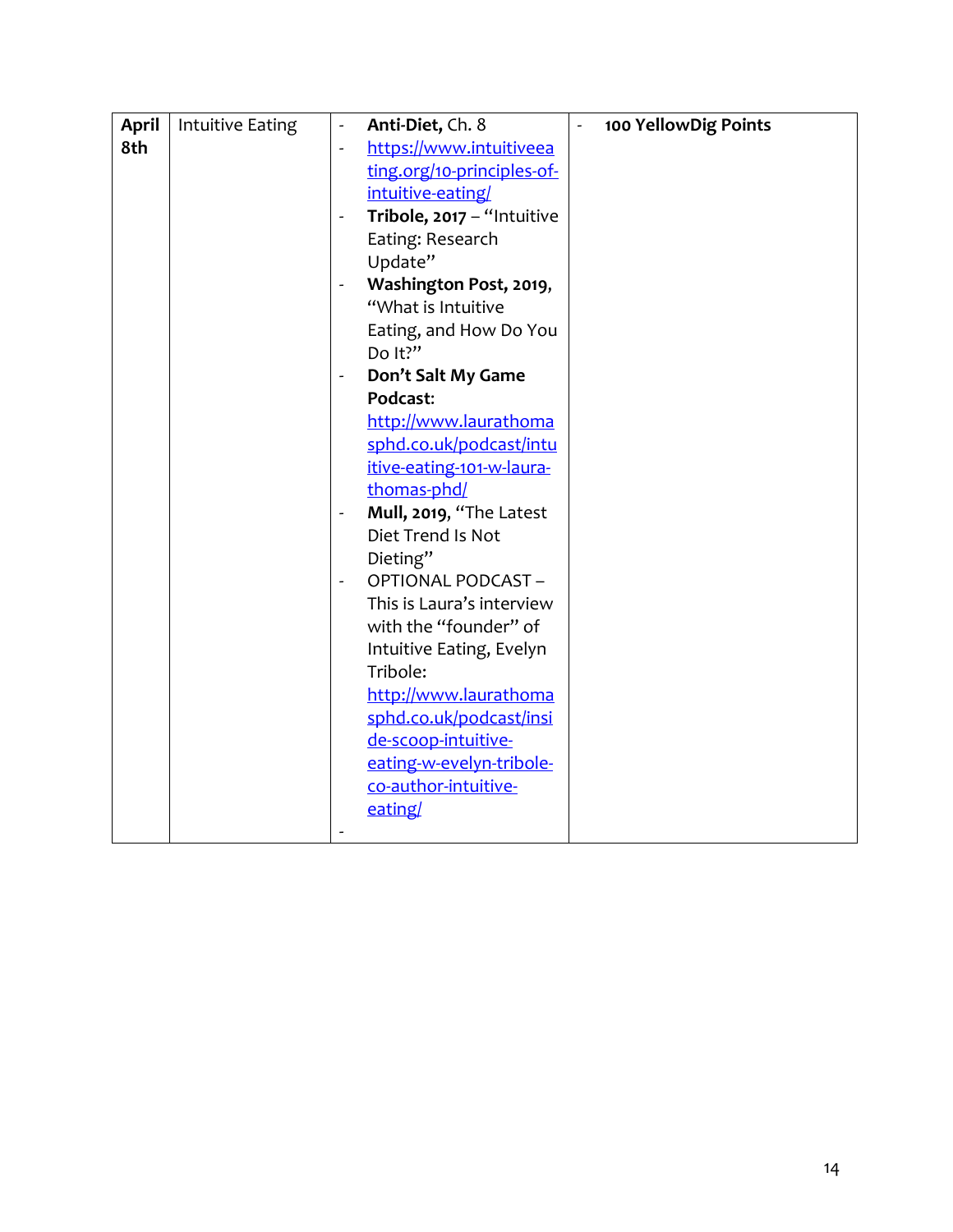| April            | Defending                    | Thomas, $2019 -$ "Diet                    | <b>Meal Vision Board and</b><br>$\blacksquare$                                       |
|------------------|------------------------------|-------------------------------------------|--------------------------------------------------------------------------------------|
| 13 <sup>th</sup> | Yourself and Your            | Culture Got Sneaky -                      | <b>Recommendations Summary</b>                                                       |
|                  | Clients From Fad             | How to Avoid It This                      | <b>Assignment Due</b>                                                                |
|                  | Diets and                    | January & Learn To Eat                    | <b>Recipe Review Assignment</b>                                                      |
|                  | Misinformation               | Intuitively"                              | <b>Due</b>                                                                           |
|                  |                              | <b>Strapagiel, 2019 - "10</b>             |                                                                                      |
|                  |                              | Harmful Diet Culture                      |                                                                                      |
|                  |                              | Phrases You Should                        |                                                                                      |
|                  |                              | Probably Stop Using"                      |                                                                                      |
|                  |                              | Harrison, 2018 - "How<br>$\blacksquare$   |                                                                                      |
|                  |                              | to Avoid Falling for The                  |                                                                                      |
|                  |                              | Wellness Diet"                            |                                                                                      |
|                  |                              | <b>Food Psych Podcast:</b>                |                                                                                      |
|                  |                              | https://christyharrison.c                 |                                                                                      |
|                  |                              | om/foodpsych/6/how-                       |                                                                                      |
|                  |                              | to-avoid-falling-for-the-                 |                                                                                      |
|                  |                              | wellness-diet-this-new-                   |                                                                                      |
|                  |                              | year-with-colleen-                        |                                                                                      |
|                  |                              | reichmann                                 |                                                                                      |
| April            | <b>No Class</b>              |                                           |                                                                                      |
| 15th             |                              |                                           |                                                                                      |
|                  |                              |                                           |                                                                                      |
|                  |                              |                                           | How Can We Encourage Health Behaviors? Behavioral Economics and Influence Techniques |
| <b>April</b>     | Behavioral                   | <b>Predictably Irrational -</b>           |                                                                                      |
| 20th             | Economics                    | Introduction, Ch 15                       |                                                                                      |
|                  |                              | Liu et al., 2013, "Using<br>$\frac{1}{2}$ |                                                                                      |
|                  |                              | <b>Behavioral Economics</b>               |                                                                                      |
|                  |                              | to Design More                            |                                                                                      |
|                  |                              | <b>Effective Food Policies</b>            |                                                                                      |
|                  |                              | to Address Obesity"                       |                                                                                      |
|                  |                              | Marchiori et al., 2017,                   |                                                                                      |
|                  |                              | "Unresolved Questions                     |                                                                                      |
|                  |                              | in Nudging Research:                      |                                                                                      |
|                  |                              | Putting the Psychology                    |                                                                                      |
|                  |                              | Back in Nudging"                          |                                                                                      |
|                  |                              | Carroll, 2019, "Health                    |                                                                                      |
|                  |                              | Facts Aren't Enough.                      |                                                                                      |
|                  |                              | <b>Should Persuasion</b>                  |                                                                                      |
|                  |                              | Become a Priority?"                       |                                                                                      |
|                  |                              |                                           |                                                                                      |
| <b>April</b>     | Biases-Loss                  | <b>Predictably Irrational -</b>           | 100 YellowDig Points                                                                 |
| 22nd             | aversion, status<br>quo bias | Ch. 3, 8, 9                               |                                                                                      |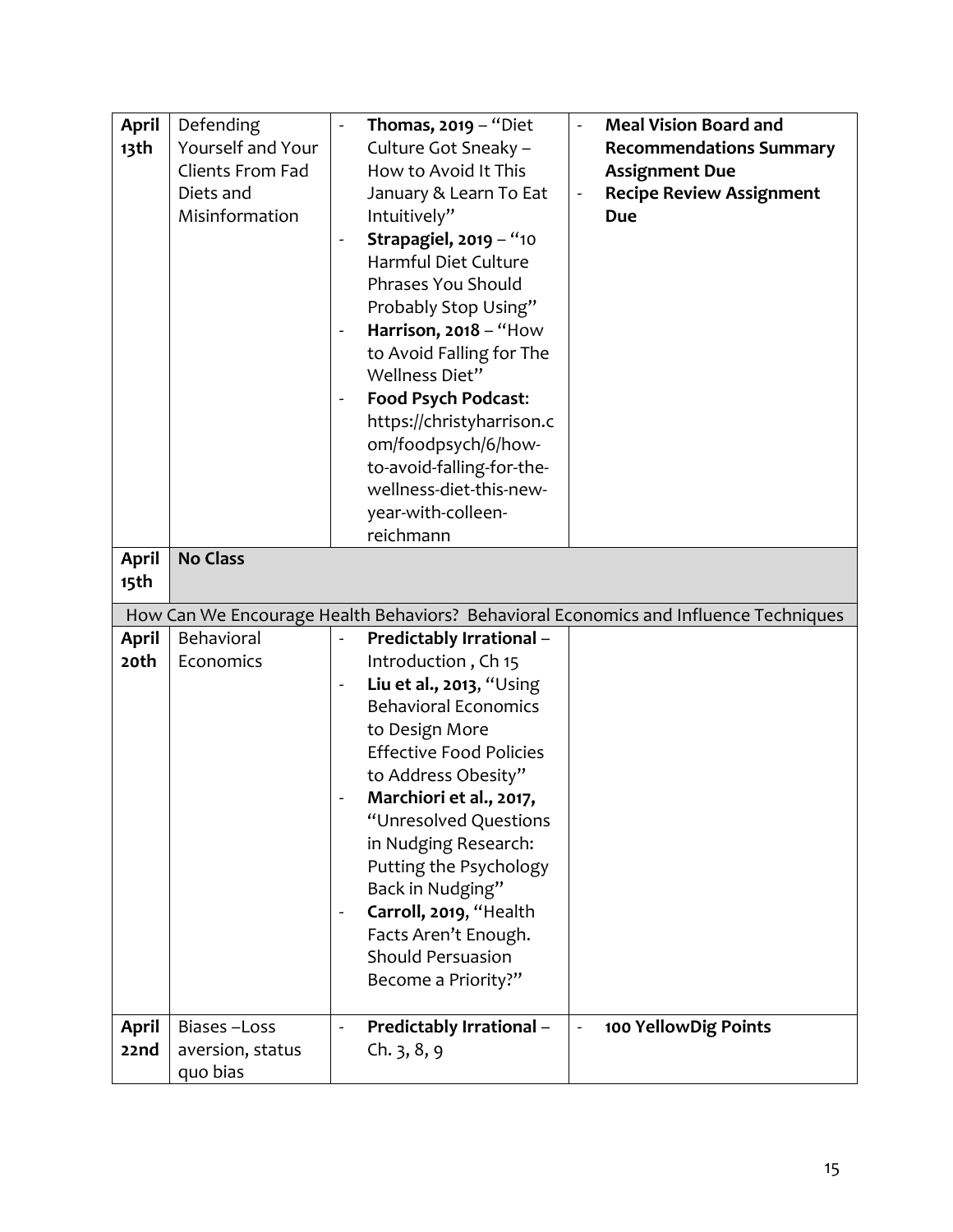|              |                   |                          | Kahneman, 2011,                  |                |                      |
|--------------|-------------------|--------------------------|----------------------------------|----------------|----------------------|
|              |                   |                          | "Thinking Fast and               |                |                      |
|              |                   |                          | Slow"                            |                |                      |
|              |                   |                          | Richards, 2013,                  |                |                      |
|              |                   |                          | "Overcoming an                   |                |                      |
|              |                   |                          | Aversion to Loss"                |                |                      |
| <b>April</b> | Biases - Context, | $\blacksquare$           | Predictably Irrational -         |                |                      |
| 27th         | Choice            |                          | Ch. 1, 10                        |                |                      |
|              | Architecture      |                          | Hollands et al., 2013,           |                |                      |
|              |                   |                          | "Altering micro-                 |                |                      |
|              |                   |                          | environments to change           |                |                      |
|              |                   |                          | population health                |                |                      |
|              |                   |                          | behavior: towards an             |                |                      |
|              |                   |                          | evidence base for                |                |                      |
|              |                   |                          | choice architecture              |                |                      |
|              |                   |                          | interventions"                   |                |                      |
|              |                   |                          | Cohen & Babey, 2012,             |                |                      |
|              |                   |                          | "Candy at the Cash               |                |                      |
|              |                   |                          | Register - A Risk factor         |                |                      |
|              |                   |                          | for Obesity and Chronic          |                |                      |
|              |                   |                          | Disease"                         |                |                      |
|              |                   |                          | Sunstein, 2017, "Nudges          |                |                      |
|              |                   |                          | that Fail"                       |                |                      |
|              |                   |                          | Garnett et al., 2019,            |                |                      |
|              |                   |                          | "Impact of Increasing            |                |                      |
|              |                   |                          | Vegetarian Availability          |                |                      |
|              |                   |                          | on Meal Selection and            |                |                      |
|              |                   |                          | Sales in Cafeterias"             |                |                      |
|              |                   | $\overline{\phantom{a}}$ | Vecchio & Cavallo, 2019,         |                |                      |
|              |                   |                          | "Increasing Healthy              |                |                      |
|              |                   |                          | Food Choices Through             |                |                      |
|              |                   |                          | Nudges: A Systematic             |                |                      |
|              |                   |                          | Review"                          |                |                      |
|              |                   |                          | Wyse et al., 2019, "Can          |                |                      |
|              |                   |                          | Changing the Position of         |                |                      |
|              |                   |                          | <b>Online Menu Items</b>         |                |                      |
|              |                   |                          | Increase Selection of            |                |                      |
|              |                   |                          | Fruit and Vegetable              |                |                      |
|              |                   |                          | Snacks?"                         |                |                      |
| Apr          | Biases - Hot vs.  | $\blacksquare$           | <b>Predictably Irrational -</b>  | $\blacksquare$ | 100 YellowDig Points |
| 29th         | Cold, Present-    |                          | Ch. 6, 7                         |                |                      |
|              | <b>Biased</b>     |                          | <b>Baumeister &amp; Tierney,</b> |                |                      |
|              | Preferences,      |                          | 2011, "The Perfect Storm         |                |                      |
|              |                   |                          | of Dieting"                      |                |                      |